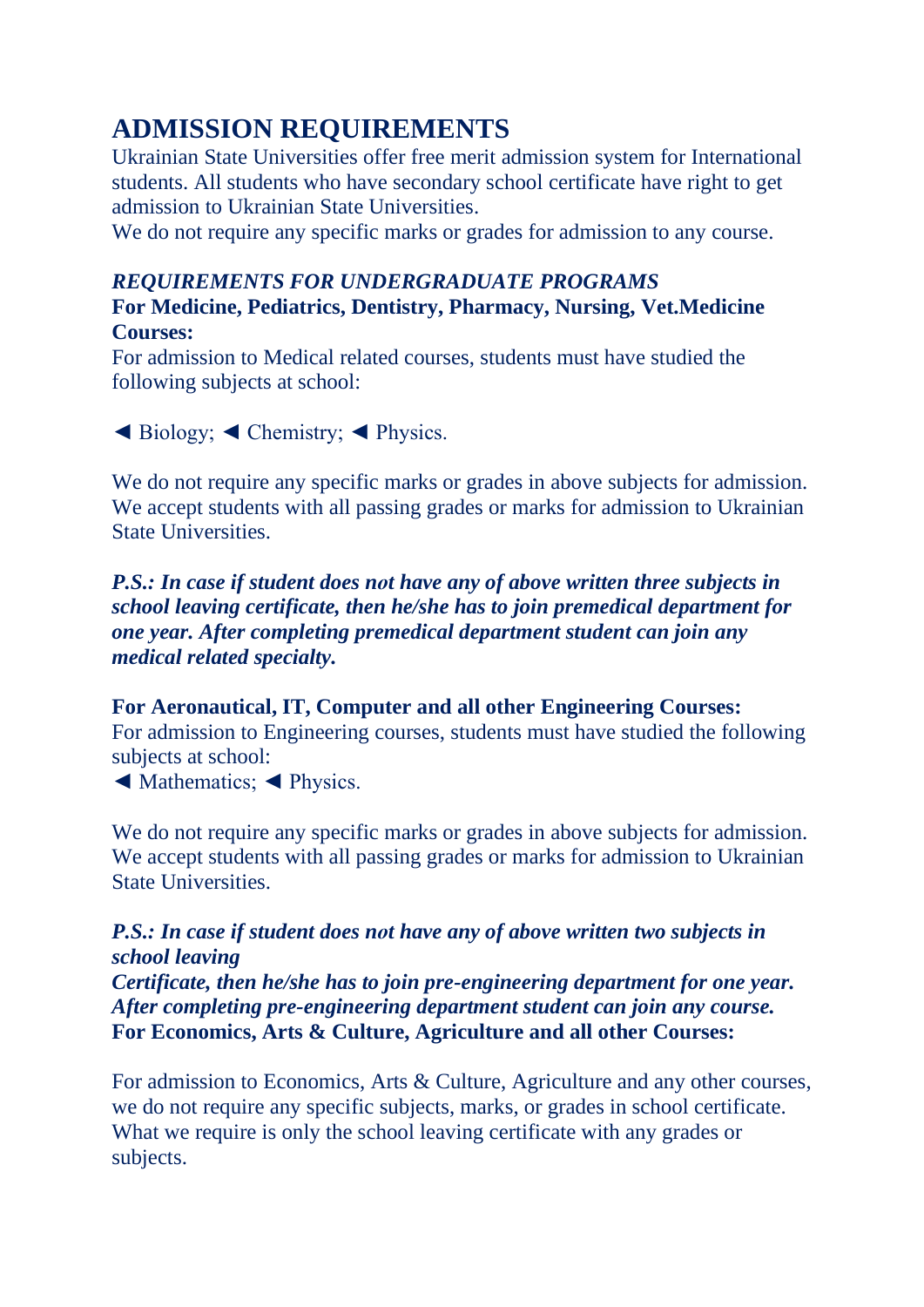### *REQUIREMENTS FOR MEDICAL POSTGRADUATE / CLINICAL RESIDENCY PROGRAMS*

### **For PG / Clinical Residency courses:**

We require the following for admission to any PG Courses related to medicine:

• Mbbs / MD / BDS degree with transcripts

#### **For Medical Ph.D / Doctorate Degree:**

We require the following for admission to any Ph.D Courses related to medicine:

- Mbbs / MD / BDS degree with transcripts
- Certificate of completion of Intersnship
- Certificate of completion of Residency or Postgraduate Medical Education

### *REQUIREMENTS FOR MASTERS AND PhD PROGRAMS* **For Masters in Public Health, MBA, M.Phil and all other Masters programs:**

We require the following for admission to Masters Courses:

- 4 years Bachelor's degree in with with transcripts;
- Higher secondary school certificate.

### **For Ph.D Doctorate Degree in any field:**

We require the following for admission to any Ph.D degrees:

- Bachelors degree with transcripts;
- Masters degree in the related subject with transcripts.

For any further Information about requirements, please do not hesitate to contact us.

# **ADMISSION PROCESS**

## **STAGE 1**

The list of documents obligatory has to be submitted by the candidate for study in Ukrainian University to consider the possibility of admission for study:

- *Filled Application form (contains on the enroll for a course now button), Upload the following document thereafter*
- *Copy of ID card or passport containing photo, personal data and date of birth.*
- *Copy of Higher Secondary School Certificate with subjects details and with marks or grades.*
- *Copy of bachelor degree with transcripts (only for masters students)*
- *Copy of masters degree with transcripts (only for Ph.D students)*
- *Copy of MBBS/BDS/B. Pharma degree with transcripts (only for PG in Medicine/ Clinical residency students).*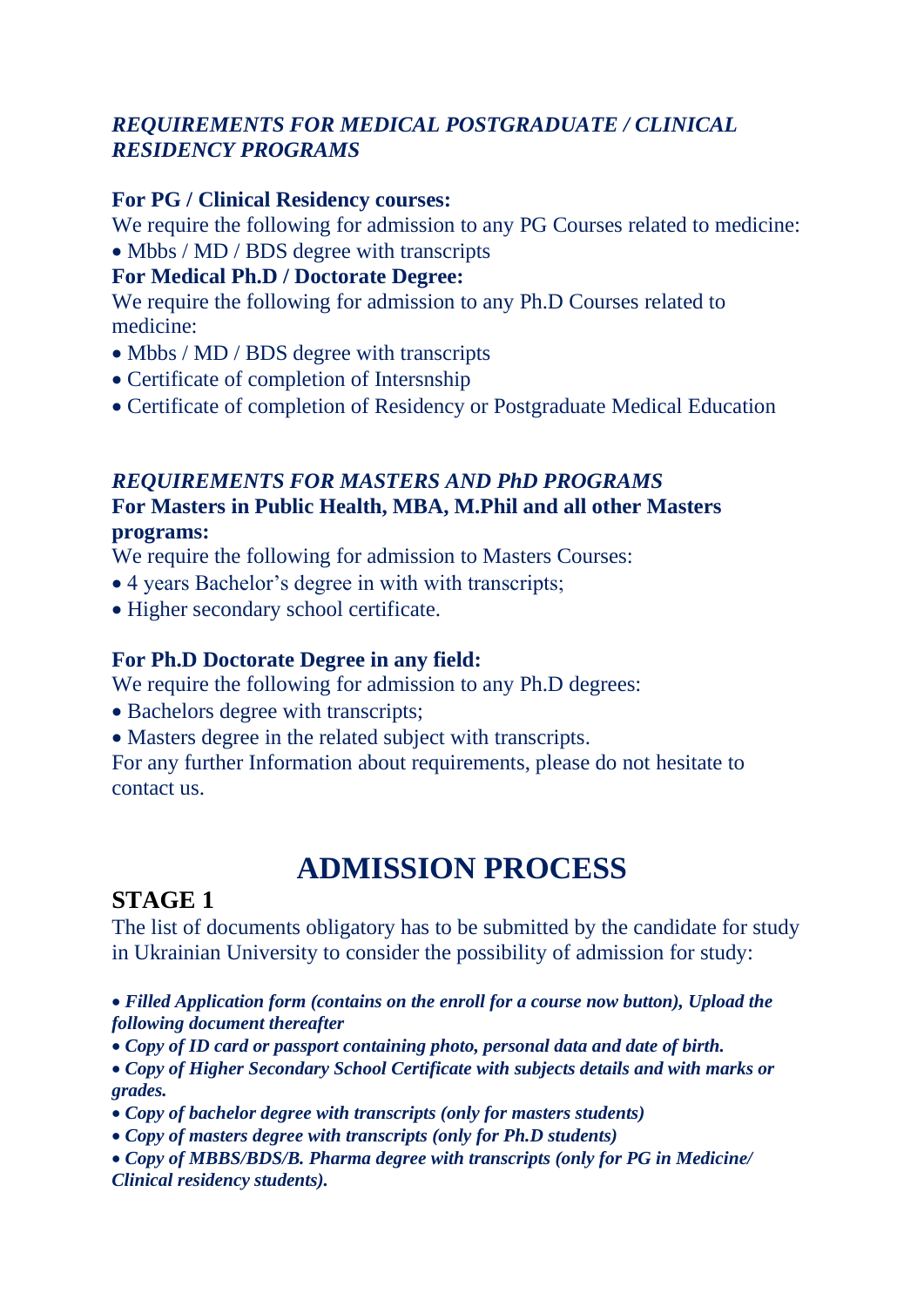# **STAGE 2**

The documents which we require for issuing Acceptance letter / Admission Confirmation letter are as follows:

• *Filled Application (contains on the enroll for a course now button), Upload the following document thereafter*

- *Application and registration fee*
- *Copy of ID card or passport containing photo, personal data and date of birth.*

• *Copy of Higher Secondary School Certificate with subjects details and with marks or grades.*

• *Copy of bachelor degree with transcripts (only for masters' students)*

• *Copy of master's degree with transcripts (only for Ph.D students)*

• *Copy of MBBS/BDS/B.Phamra degree with transcripts (only for PG in Medicine/ Clinical residency*

*students)*

After receiving the documents we shall send to you the Acceptance letter / Admission Confirmation letter in one working day by email. The scan copy of the Admission confirmation letter will be sent to student.

**Attention!**: In particular cases if the student is the citizen of a different country than he lives in, he must submit the copy of residence permit, work permit or other documents that confirm his/her right to live on the territory of that country.

# **STAGE 4**

After receiving the invitation and courier charges from student, we will apply for student invitation letter to the University.

Issuance of invitation letter for Ukraine is about 5-10 days.

After receiving invitation letter, we shall send it to your address by courier. It Will reach there in 5-7 working days.

# **STAGE 5**

After receiving the invitation letter, student will prepare other documents for visa.

We shall inform student about visa documents and how to make legalization or documents and where to do medical test and HIV test.

### **Documents required for visa in Ukraine:**

- Original passport (minimum valid for one year)
- Original invitation letter from the university
- Confirmation letter from Ministry to Embassy of Ukraine in the required country

• Secondary school certificate (attested by Ministry of Education and Ministry of Foreign Affairs and translated into Ukrainian language)